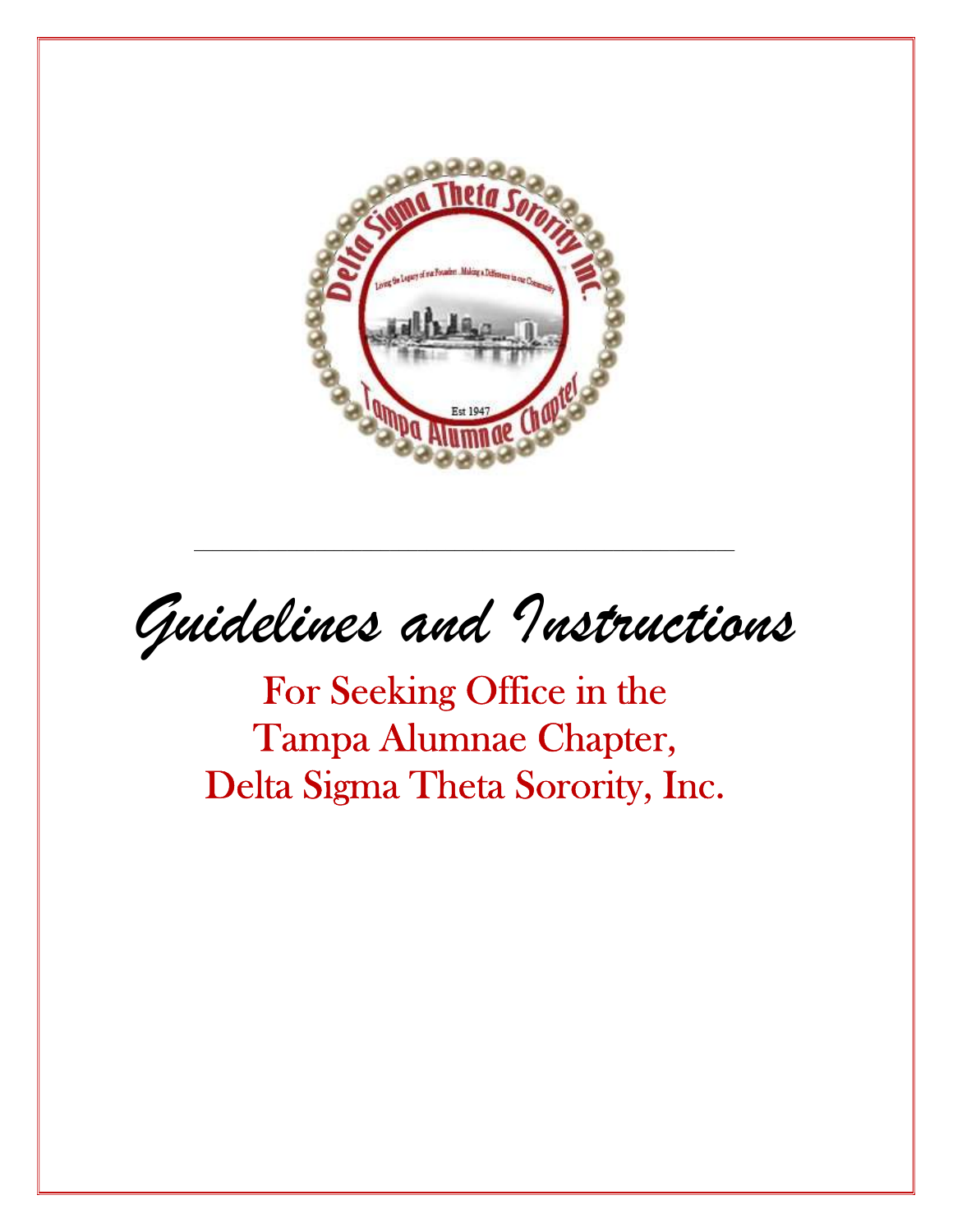# TABLE of CONTENTS

| Memorandum from the Chair, Nominating Committee | $\overline{2}$ |
|-------------------------------------------------|----------------|
| Call for Nominations for 2020-2022 Biennium     | 3              |
| <b>Eligibility for Elected Offices</b>          | $\overline{4}$ |
| Duties of Elected Offices and Positions         | $5-9$          |
| <b>Nominating Procedures</b>                    | $10 - 11$      |
| <b>Nominating Process Timeline</b>              | 12             |
| Application for Seeking Office                  | $13 - 15$      |
| Electronic Application Link and Instructions    | 16             |
| <b>Applicant Responsibility</b>                 | 17             |
| <b>Campaign Process</b>                         | 18             |
| <b>Important Dates to Remember</b>              | 19             |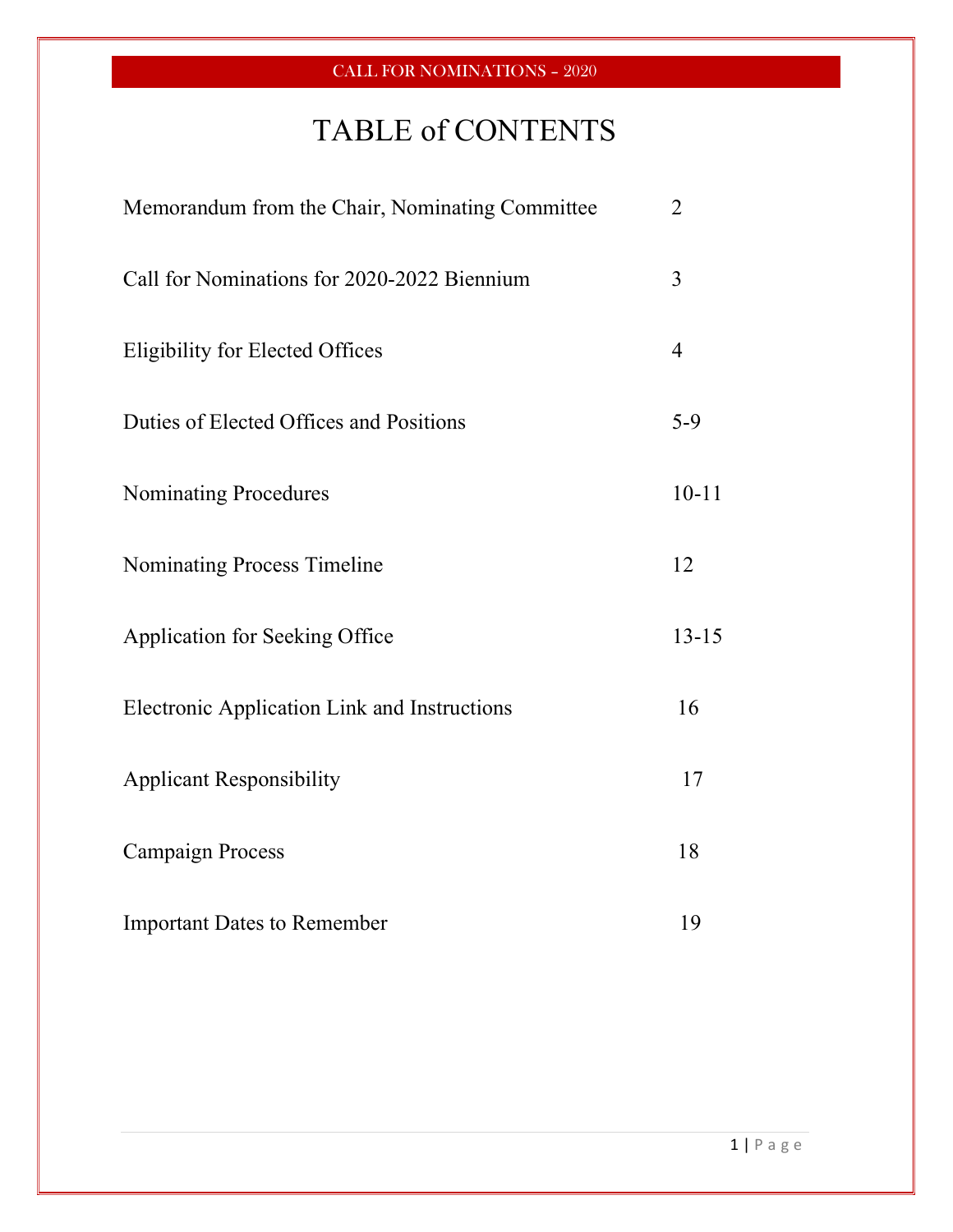| To:      | Tampa Alumnae Chapter Members and Prospective Candidates for Elected Chapter |
|----------|------------------------------------------------------------------------------|
|          | <b>Offices and Positions</b>                                                 |
| From:    | De Vonne McKeever-Daniels, Chair - Nominating Committee                      |
| Date:    | January 18, 2020                                                             |
| Subject: | <b>Call for Nominations</b>                                                  |
|          |                                                                              |

The Nominating Committee has the responsibility of soliciting and receiving applications and selecting candidates for chapter offices and positions. Tampa Alumnae's 2018-2020 Nominating Committee is listed below:

- DeVonne McKeever-Daniels, Chair
- Alicia Howell-Banks, Co-Chair
- Kim Rouse-Colston, Member
- Silver Funches, Member
- Terita Peterson, Member
- Quicta Walters, Member
- Julie Williamson, Member

In keeping with Delta's honored legacy of electing qualified, effective, and visionary leaders, the Nominating Committee is pleased to issue this Call for Nominations for Chapter Officers and Committee Members. All interested sorors are encouraged to consider seeking office. The elected sorors will serve for the 2020-2022 biennium. Please read this entire document carefully as it contains pertinent information for members contemplating an office or position in our chapter. We thank you in advance for answering the call for greater leadership in Delta Sigma Theta Sorority, Inc.!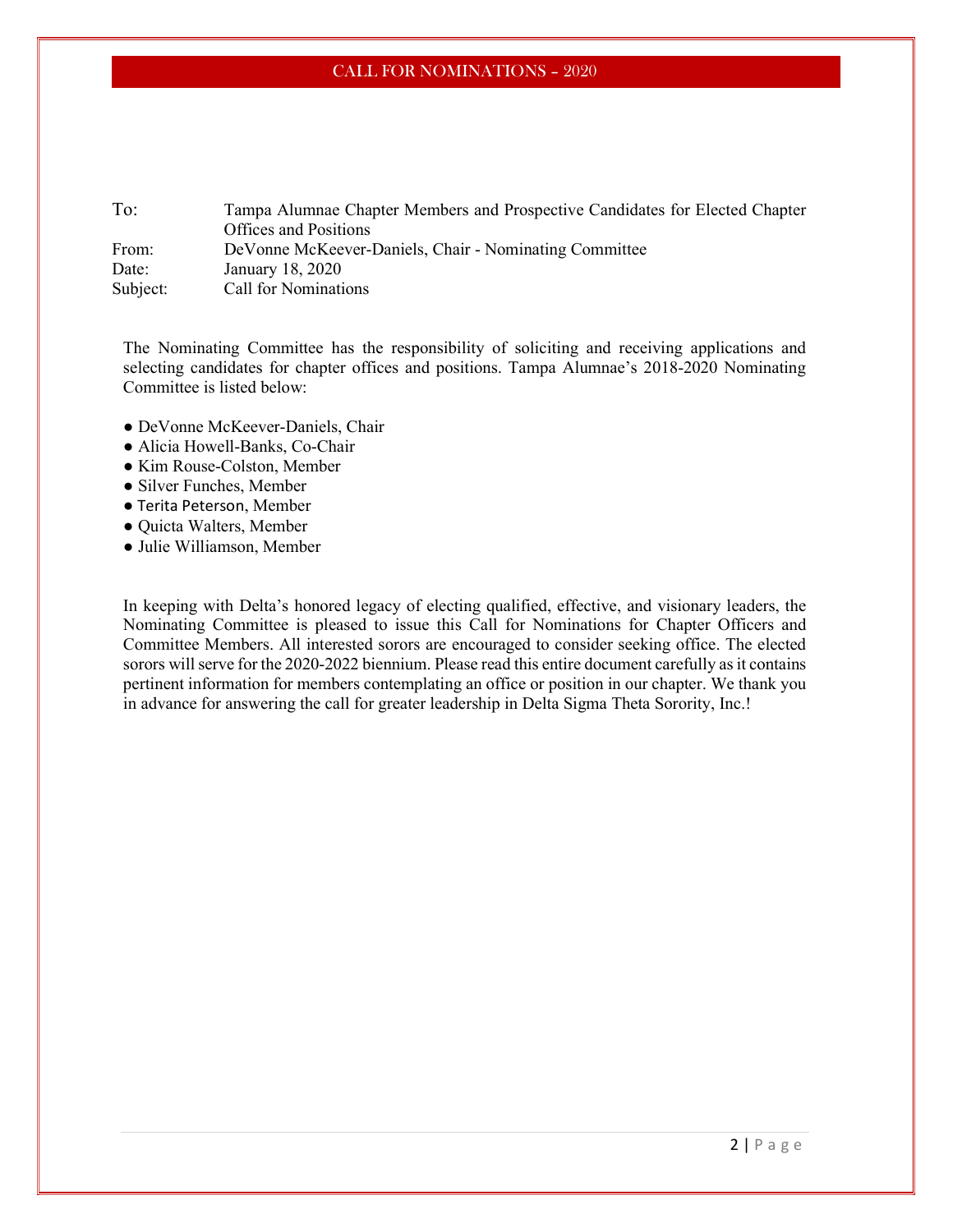## CALL FOR NOMINATIONS: 2020 – 2022 BIENNIUM

One of the most important responsibilities of chapter members is to elect the leadership. The Nominating Committee is charged with the duty of soliciting and receiving recommendations and credentials of sorors to serve in chapter offices and positions for the 2020 – 2022 biennium.

The Nominating Committee invites you to recommend capable candidates for the offices and positions listed below:

| <b>ELECTED OFFICE OR POSITION</b>        | <b>TERM OF OFFICE OR POSITION</b>      |
|------------------------------------------|----------------------------------------|
| President                                | 2 Years                                |
| <b>First Vice President</b>              | 2 Years                                |
| <b>Second Vice President</b>             | 2 Years                                |
| Third Vice President                     | 2 Years                                |
| Recording Secretary                      | 2 Years                                |
| <b>Assistant Recording Secretary</b>     | 2 Years                                |
| Corresponding Secretary                  | 2 Years                                |
| <b>Assistant Corresponding Secretary</b> | 2 Years                                |
| Treasurer                                | 2 Years                                |
| <b>Assistant Treasurer</b>               | 2 Years                                |
| <b>Financial Secretary</b>               | 2 Years                                |
| <b>Assistant Financial Secretary</b>     | 2 Years                                |
| Historian                                | 2 Years                                |
| Chair, Nominating Committee              | 2 Years (not eligible for re-election) |
| Co-Chair, Nominating Committee           | 2 Years (not eligible for re-election) |
| Member, Nominating Committee             | 2 Years (not eligible for re-election) |
| Member, Nominating Committee             | 2 Years (not eligible for re-election) |
| Member, Nominating Committee             | 2 Years (not eligible for re-election) |
| Member, Nominating Committee             | 2 Years (not eligible for re-election) |
| Member, Nominating Committee             | 2 Years (not eligible for re-election) |
| Chair, Internal Audit Committee          | 2 Years                                |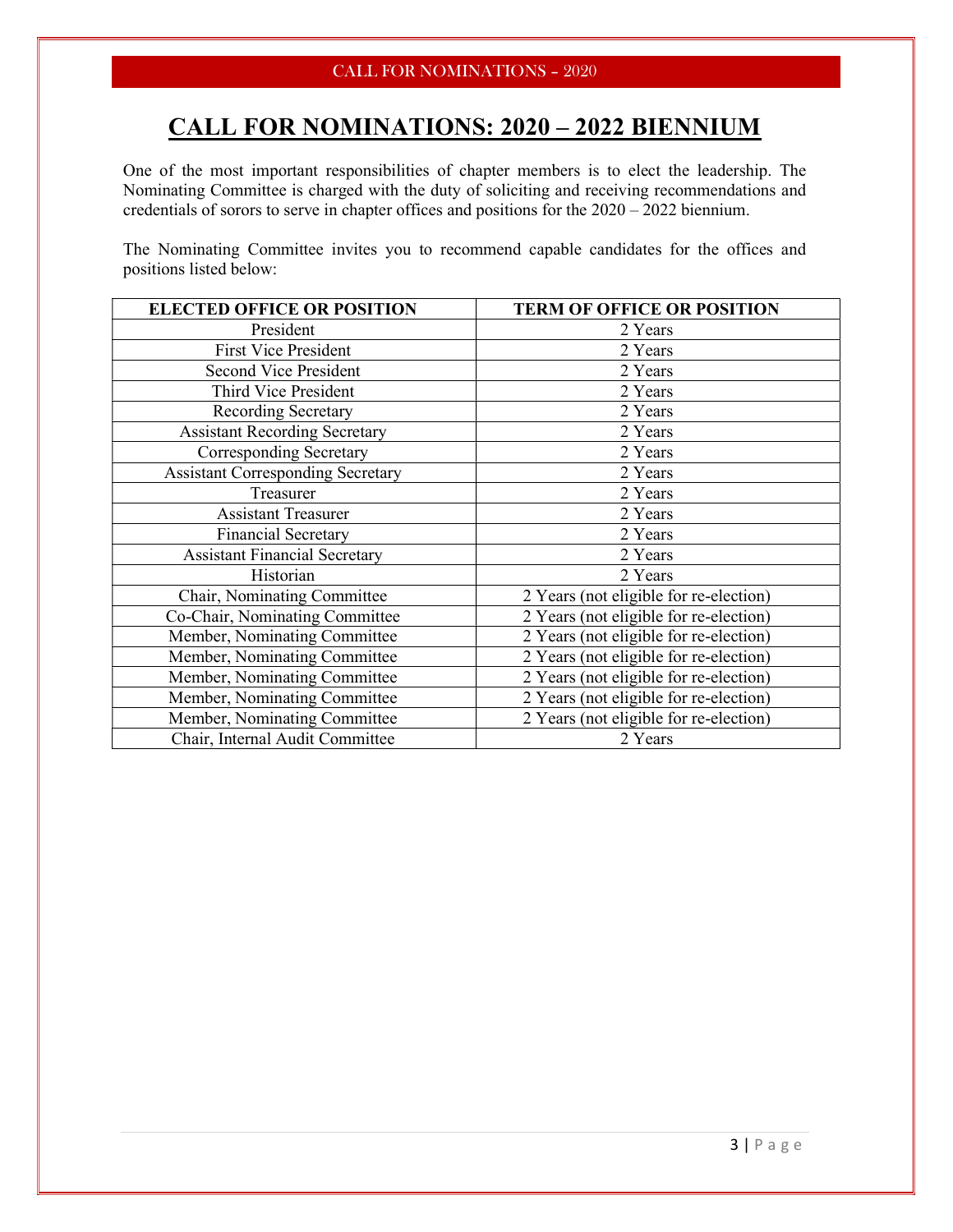### ELIGIBILITY FOR ELECTED OFFICERS

Eligibility requirements for elected officers and other leadership positions are set forth in the Chapter's Policies and Procedures Manual, Article IX Session I, 1-3 (page 38) and are listed below:

- 1. Be financial with the Tampa Alumnae Chapter and Grand Chapter for the fiscal year in which the election takes place. If elected, the officer shall maintain financial status during her term(s) of office.
- 2. Be present at the meeting during which she is to be nominated from the floor as well as elected, except for an extenuating circumstance (i.e., illness, death, and job-related activity).
- 3. To be eligible for the position of President, First Vice President, Second Vice President, Third Vice President, Treasurer, and Financial Secretary, a chapter member shall have attended at least one of the last two national conventions or one of the last two Regional Conferences held prior to her nomination.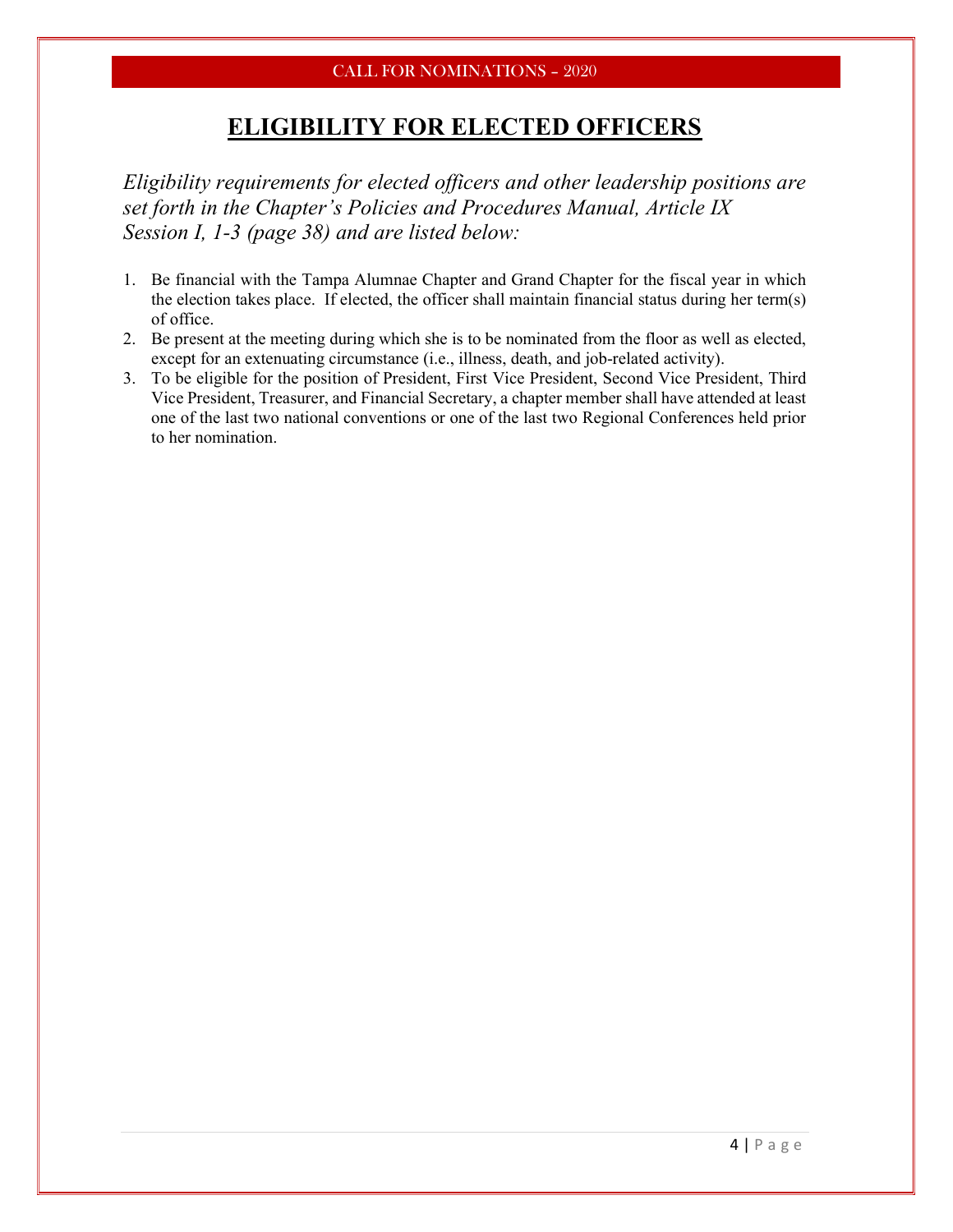#### DUTIES AND RESPONSIBILITIES OF ELECTED OFFICERS

#### A. PRESIDENT

- 1. Ensures that the chapter adheres to the Grand Chapter Constitution and By Laws and chapter rules of order/policies and procedures.
- 2. Serves as chairperson of the Executive Committee and Executive Board.
- 3. Presides over local chapter meetings.
- 4. Opens the meeting at the appointed time by taking the chair and calling the meeting to order, having ascertained that a quorum is present.
- 5. Announces in proper sequence the business that comes before the chapter or becomes in order in accordance with existing order of business, agenda, or program, and with existing orders of the day.
- 6. Recognizes members who are entitled to the floor.
- 7. States and puts to vote all questions that legitimately come before the chapter as a motion or that otherwise arise in the course of proceedings (except questions that relate to the presiding officer herself in the manner noted below) and to announce the result made, to rule it out of order.
- 8. Protects the chapter from obvious frivolous or dilatory motions by refusing to recognize them.
- 9. Enforces the rules relating to debate and to order and decorum within the chapter.
- 10. Expedites business in every way compatible with the rights of the members.
- 11. Decides all questions of order, subject to appeal, unless when in doubt, she prefers to submit such a question herself to the parliamentarian for decision.
- 12. Responds to inquiries of members relating to parliamentary procedure or factual information bearing on the business of the chapter.
- 13. Declares the meeting adjourned when the chapter so votes, or where applicable, at the time prescribed in the program, or at any time in the event of a sudden emergency affecting the safety of those present.
- 14. Appoints program management, standing, special committee chairpersons, positions, and Election Committee chairpersons and members (5), except the Nominating Committee chairs and members and Internal Audit Chair.
- 15. Recommends to the Executive Board the impeachment of any elected officer who fails to perform the duties of her office.
- 16. Make interim appointments when vacancies occur due to a resignation, relocation or death of an elected officer/position, committee chairperson or co-chairperson.
- 17. Performs such ceremonies of the chapter as may be necessary and appropriate.
- 18. Represents and speaks on behalf of the Tampa Alumnae Chapter. Others shall speak on behalf of the chapter only with the authorization of the President.
- 19. Authenticates by her signature, when necessary, all orders and proceedings of the chapter.
- 20. Strengthens public relations and maintain cooperative relations with other organizations.
- 21. Serves as a member of the Minerva Circle and as ex-officio member of all other committees except the Nominating and Internal Audit Committees with whom she may meet at its request.
- 22. Exercises all powers and duties generally pertaining to the office of President.
- 23. Works with Regional Director, State Coordinator, and Regional Representative to coordinate efforts and maintain unity in the sorority's objectives and programs.
- 24. Be responsible for a report to the local chapter, which would include program status, financial status, and program projection.
- 25. Be responsible for coordinating and approving the monthly newsletter.
- 26. Initiates and approves all messages using the automated telephone system or other means of communication deemed appropriate.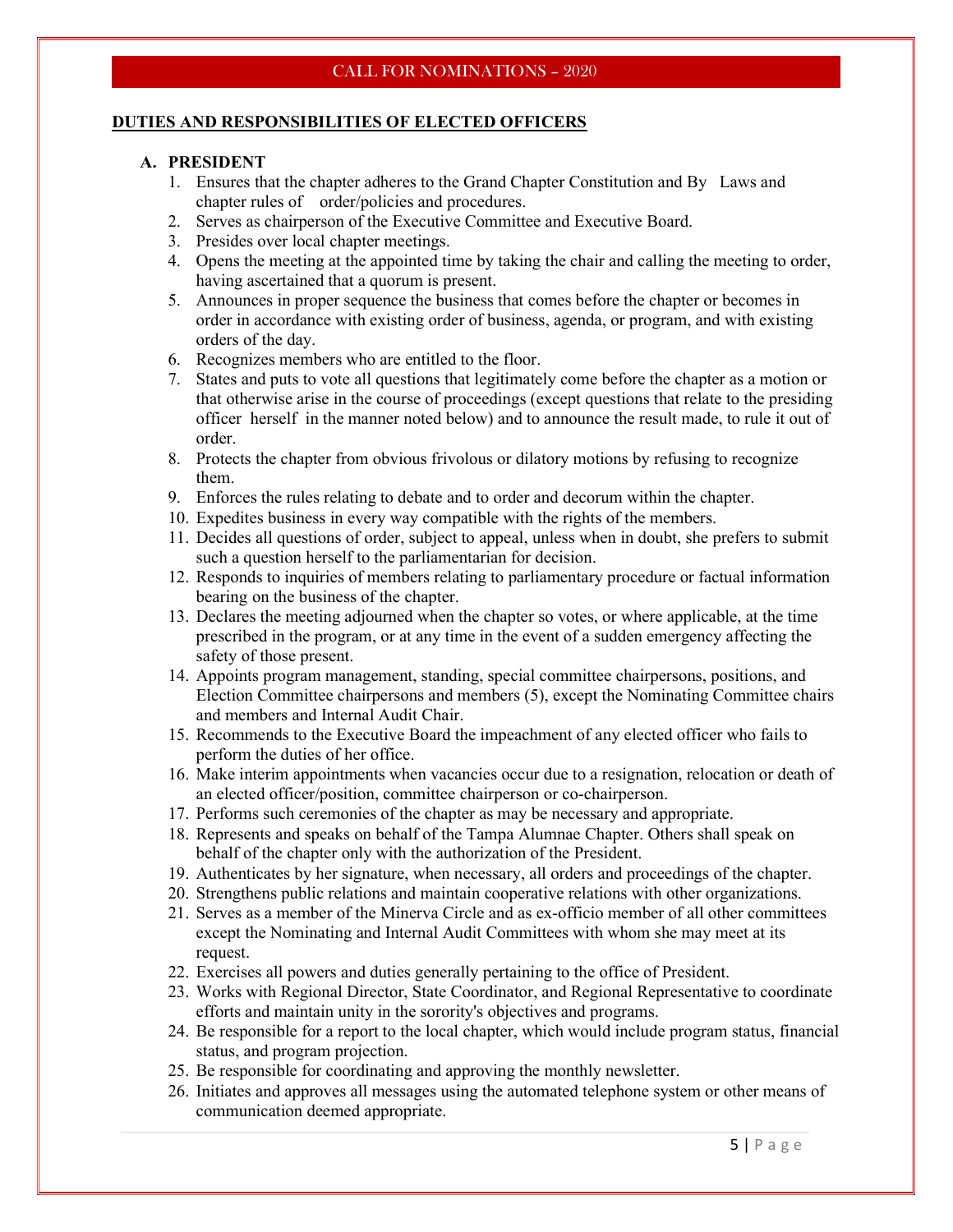27. Performs other duties as noted in the Chapter Management Handbook, the Fiscal Officers Manual, and as directed by Grand Chapter.

#### B. VICE PRESIDENT

- 1. Serves as chair of the Program Planning and Development Committee.
- 2. Coordinates the Five Point Programs, Social Action, May Week, Scholarship and Arts and Letters Committees.
- 3. Performs all duties of the President in her absence, incapacitation, or at her request.
- 4. Oversees the Risk Management Coordinator.
- 5. Performs other duties as noted in the Chapter Management Handbook, the Fiscal Officers Manual, and as directed by Grand Chapter.

#### C. SECOND VICE PRESIDENT

- 1. Provides oversight of all Standing Committees in the chapter, except Program Planning and Development, Social Action, May Week, Scholarship, Arts and Letters and Fundraising committees.
- 2. Serves as Emergency Preparedness Coordinator.
- 3. Performs other duties as noted in the Chapter Management Handbook, the Fiscal Officers Manual, and as directed by Grand Chapter,

#### D. THIRD VICE PRESIDENT

- 1. Provides oversight of all Special Committees and the Fundraising committee.
- 2. Coordinates chapter's network of charitable organizations.

 3. Performs other duties as noted in the Chapter Management Handbook, the Fiscal Officers Manual, and as directed by Grand Chapter.

#### E. RECORDING SECRETARY

- 1. Records the minutes of the Executive Board and chapter meetings.
- 2. Prepares written copies of the minutes of Executive Board and chapter meetings for the membership.
- 3. Keeps on file all committee reports.
- 4. Makes the minutes and records available to members upon request.
- 5. Has available at each meeting a list of all existing committees and their members.
- 6. Records the vote count of said motion.
- 7. In the absence of the President and all Vice-Presidents, calls the meeting to order and presides until the immediate election of a chairman pro tem.
- 8. Performs other duties as noted in the Chapter Management Handbook, the Fiscal Officers Manual, and as directed by Grand Chapter.

#### F. ASSISTANT RECORDING SECRETARY

1. Performs the duties of the Recording Secretary in her absence or at her request.

 2. Records motions on the appropriate form and have the person making the motion verify its accuracy.

 3. Performs other duties as noted in the Chapter Management Handbook, the Fiscal Officers Manual, and as directed by Grand Chapter

#### G. CORRESPONDING SECRETARY

- 1. Handles correspondence relative to chapter business.
- 2. Reads correspondence at Executive Board and chapter meetings.
- 3. Distributes materials, when necessary, during meetings.
- 4. Assists President with the preparation and distribution of monthly newsletter.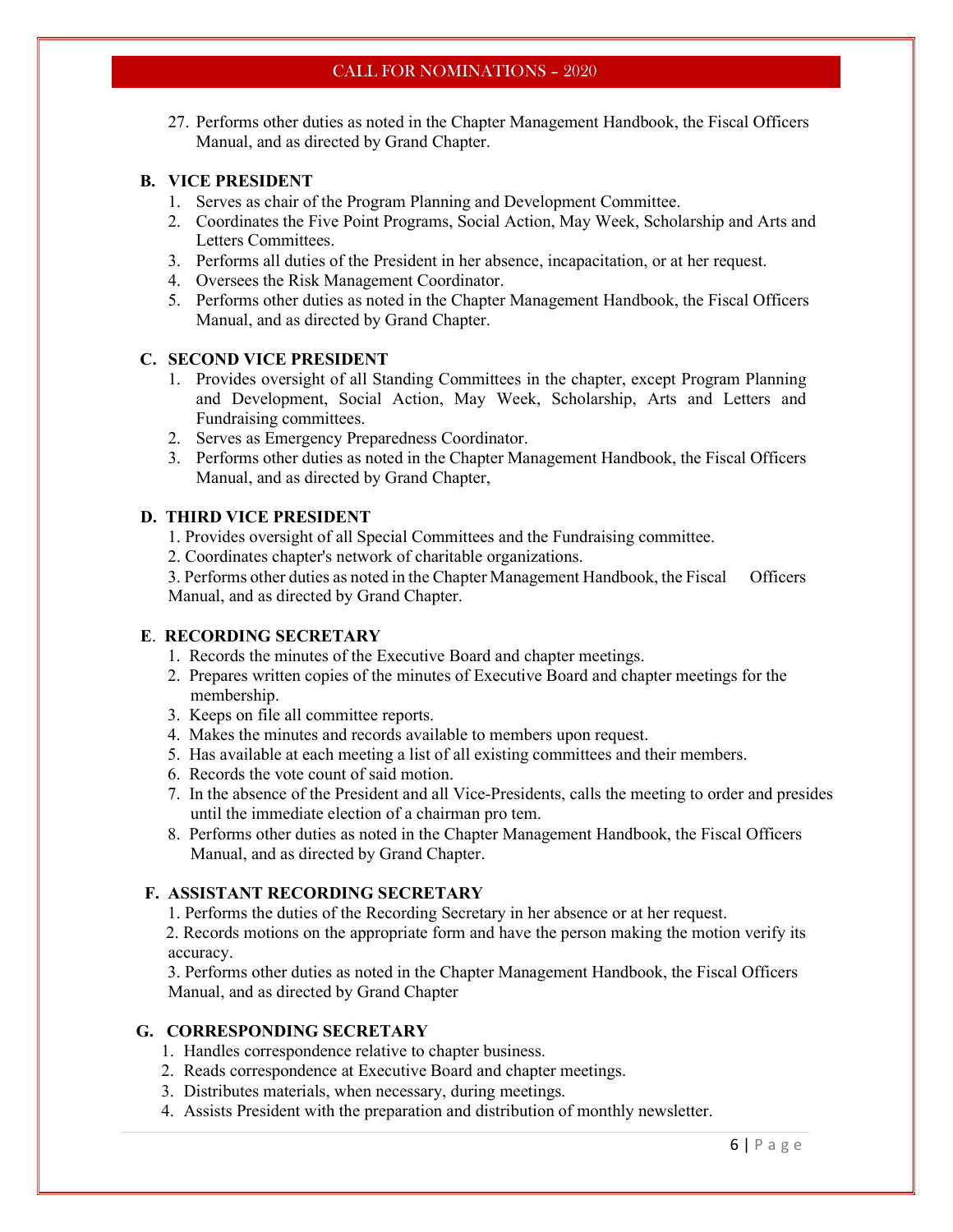- a. Personal announcements for the chapter's newsletter must be submitted by the appropriate deadline to the Chapter President in writing and signed by the announcing member of the Tampa Alumnae Chapter.
- b. Personal announcements include, but are not limited to, the following: engagement announcements, wedding announcements, birth announcements, housewarmings, birthday parties, and baby dedications. When applicable, all announcements must be accompanied by an invitation to the chapter.
- 5. Performs other duties as noted in the Chapter Management Handbook, the Fiscal Officers Manual, and as directed by Grand Chapter.

#### H. ASSISTANT CORRESPONDING SECRETARY

- 1. Assists and perform the duties of the Corresponding Secretary in her absence or at her request.
- 2. Assists with the monthly newsletter.
- 3. Relays all messages, using the automated telephone system or means of communication deemed appropriate, as directed by the President.
- 4. Performs other duties as noted in the Chapter Management Handbook, the Fiscal Officers Manual, and as directed by Grand Chapter.

#### I. TREASURER

- 1. Serves as fiscal officer of the chapter.
- 2. Receives all chapter monies from the Financial Secretary.
- 3. Deposits all monies in local banking institution.
- 4. Keeps accurate records of deposits of chapter funds.
- 5. Maintains accounting records for disbursements and deposits.
- 6. Verifies financial reports of committees.
- 7. Maintains accounting records of approved vouchers applied to budgeted items of the chapter and report on same.
- 8. Submits monthly written reports of chapter monies, income, balances of committee budget, chapter and committee disbursements, and outstanding payments list to the Executive Board and general membership.
- 9. Write and sign checks for chapter disbursements.
- 10. Assists auditor and/or independent accountant in the preparation of chapter financial records.
- 11. Provides internal audit committee all documents required to complete quarterly internal audit for online submission to National Headquarters.
- 12. Serves as chairsoror of the Budget and Finance Committee.
- 13. Deposits all monies received from Financial Secretary within two business days of receipts.
- 14. Signs and submits the Acceptance of Fiduciary Responsibility Form.
- 15. Performs other duties as noted in the Chapter Management Handbook, the Fiscal Officers Manual, and as directed by Grand Chapter.

#### J. ASSISTANT TREASURER

- 1. Assists and performs duties of the Treasurer in her absence or at her request.
- 2. Completes and signs Serve as co-chairsoror of the Budget and Finance Committee.
- 3. Signs and submits the Acceptance of Fiduciary Responsibility Form
- 4. Performs other duties as noted in the Chapter Management Handbook, the Fiscal Officers Manual, and as directed by Grand Chapter.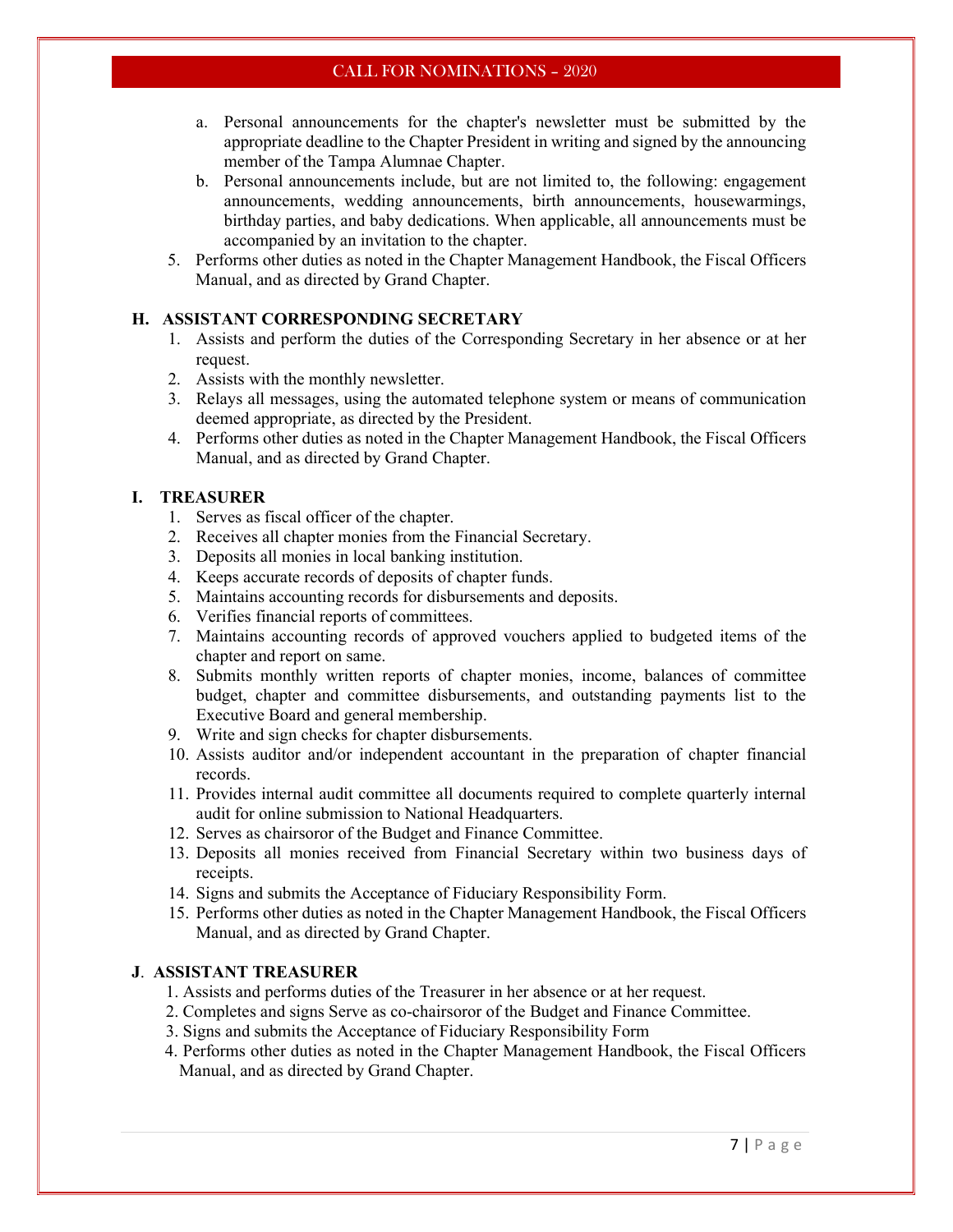#### K. FINANCIAL SECRETARY

- 1. Receives all monies coming into the chapter and give receipts for same.
- 2. Keeps accurate records of receipts of chapter funds.
- 3. Keeps records of all financial members of the chapter.
- 4. Prepares all forms for remitting membership fees and other forms pertaining to the financial membership as requested by Grand Chapter.
- 5. Serves as a member of the Budget and Finance Committee.
- 6. Verifies vouchers for non-budgeted in/out accounts to prevent overspending on items that do not have enough funds collected.
- 7. Balances chapter receipts, verifies all incoming monies, and publish quarterly reports to membership.
- 8. Verifies financial status of all members and publish quarterly listing to chapter members.
- 9. Transfers all funds over to Treasurer for deposit to ensure two business days requirement is met.
- 10. Assists the treasurer in compilation of monthly reports.
- 11. Prepares and makes monthly reports of all funds received.
- 12. Provides internal audit committee all documents required to complete quarterly internal audit for online submission to National Headquarters.
- 13. Serves as the fiscal officer of the Minerva Circle
- 14. Signs and submits the Acceptance of Fiduciary Responsibility Form.
- 15. Performs other duties as noted in the Chapter Management Handbook, the Fiscal Officers Manual, and as directed by Grand Chapter.

#### L. ASSISTANT FINANCIAL SECRETARY

- 1. Balances chapter receipts and disbursements.
- 2. Verifies financial reports of committees.
- 3. Assists Financial Secretary in the fulfilling of her duties.
- 4. Serves as a member of the Budget and Finance Committee.
- 5. Issues voting cards to membership.
- 6. Verifies attendance at Executive Board and chapter meetings.
- 7. Signs and submits the Acceptance of Fiduciary Responsibility Form.
- 8. Assists Financial Secretary with the duties of her position except signing checks made payable to the President and Treasurer and performing Financial Secretary duties when serving as a member of the Minerva Circle
- 9. Completes and signs Acceptance of Fiduciary Responsibility Form
- 10. Performs other duties as noted in the Chapter Management Handbook, the Fiscal Officers Manual, and as directed by Grand Chapter.

#### M. HISTORIAN

- 1. Serve as chairperson of the Archives committee and Storage team.
- 2. Document all chapter events.
- 3. Collect appropriate memorabilia.
- 4. Prepare a narrative account of the chapter's activities to become a permanent part of its official history.

#### N. CHAIR, Co-CHAIR AND MEMBERS OF THE NOMINATING COMMITTEE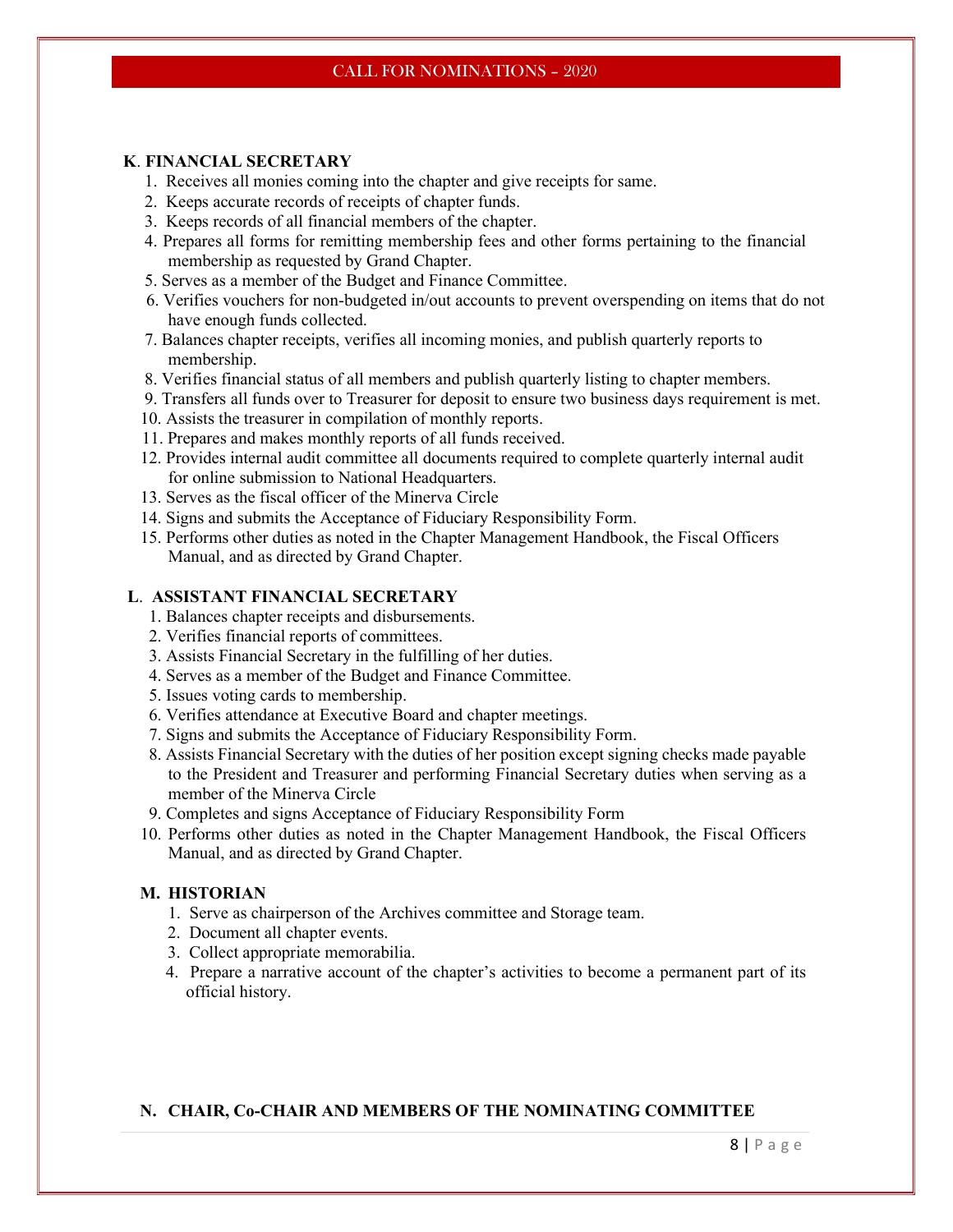- 1. The committee will consist of one (1) Chairperson, one (1) Co-Chairperson and five (5) members of the chapter. Members of the Nominating Committee will be elected by a majority vote of the members present and voting.
- 2. Enforce the policies and procedures adopted by the chapter relating to this committee (see Policies and Procedures, Article IX)
- 3. Implement requirements set forth in the Grand Chapter Constitution and By-Laws
- 4. The committee will solicit and receive nominations from chapter members for all elected officers and positions, including the Minerva Circle, in order to create a slate of candidates.
- 5. The Chair and committee members of the Nominating Committee shall be elected during chapter election of officers.
- 6. The Chair and the members of the Nominating Committee shall serve only one (1) term and shall not be a candidate for any elective office while serving on the Nominating Committee.

Note: Members of the Nominating Committee are ineligible to run for office while serving on the Committee. The chair, co-chair and members of the Chapter Nominating Committee must resign prior to the call for nominations to be eligible to run for an office or position

#### O. INTERNAL AUDIT CHAIR

- 1. The Chair elected during the chapter election of officers.
- 2. Shall serve only one (1) term
- 3. The chairperson of the audit committee will submit the quarterly Internal Audit Report ononline in the Red Zone by the following dates:
	- $\bullet$  1<sup>st</sup> quarter December 1
	- $2<sup>nd</sup>$  quarter March 1
	- $\bullet$  3<sup>rd</sup> quarter June 1
	- $\bullet$  4<sup>th</sup> quarter August 1
- 4. . The chairperson shall secure the books for the committee's audit of the 4th quarter transactions, within 60 days of the close of each fiscal year, and upon completion of the audit return the books to the Treasurer. If the services of a CPA are required, the Treasurer will then provide the books to the CPA for the external Review or Audit.
- 5. The chairperson will complete the Annual Internal Audit Report (IAR-1) in the Red Zone and upload the documents obtained from the CPA and the Signature Pages (signed by the audit committee members) into the Red Zone by August 31. The chapter president will then review and sign the submission in the Red Zone to complete the process.
- 6. The chairperson shall review the CPAs report with the president and financial officers, then the Executive Board and finally the chapter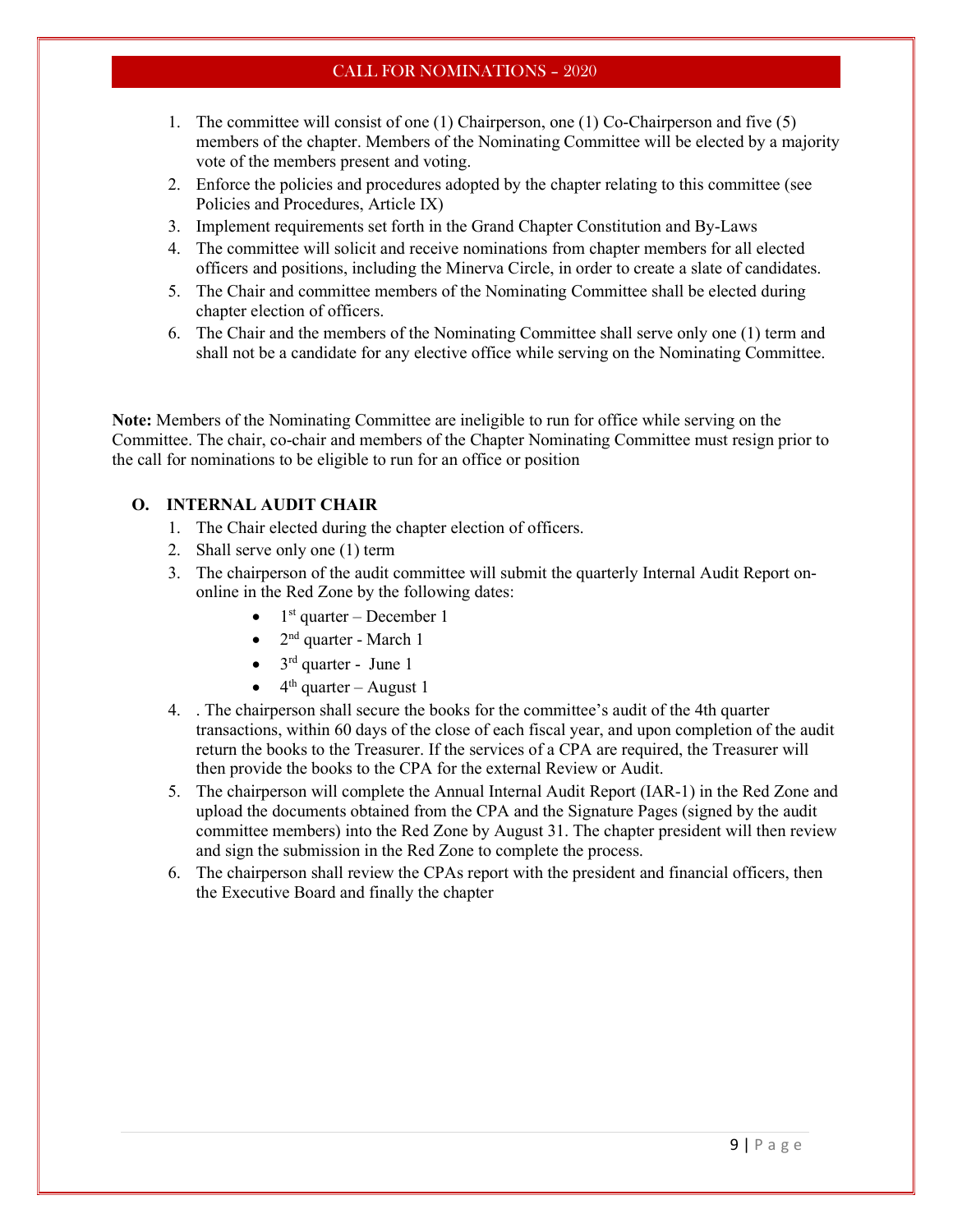### NOMINATING PROCEDURES

- 1. The Nominating Committee shall have the responsibility of making sure that the nominating process is fair and impartial. All members of the committee shall perform their duties in a fair and impartial manner in order to dispel any hint of impropriety. The Chair and Members of the Nominating Committee shall serve only one term and they are not a candidate for any elective office while serving on the committee. However, if the Chair or a member chooses to run for an elected office/position, she must submit her letter of resignation to the chapter President to the Call for Nominations.
- 2. The following shall be the procedures for the nomination of officers:

 In the absence of the Nominating Committee chair or Co chair, any designated member of the Nominating Committee shall carry out the nomination process.

 Timeline and guidelines for process. See Addendum L, Tampa Alumnae Chapter, Delta Sigma Theta Sorority, Incorporated Nominating Process Timeline. 6. Nominations of officers' procedures:

#### 3. Nominating Procedures for Election of Officers

- a. Draft a slate of potential candidates for each office and adhere to timeline for the elections process.
- b. Solicit and receive nominations from chapter members on Addendum I by an established deadline.
- c. Ensure that all candidates for chapter office and elected positions meet all required qualifications by verifying their eligibility for said office or position.
- d. Ensure each potential candidate receives the application packet for seeking office by established deadline. The application packet includes the Application for Seeking Office and the Nominating Process Timeline. (Addendum K and Addendum L)
- e. Obtain the completed Application for Seeking Office from each potential candidate.
- f. Review and create a slate of eligible candidates. Slate will be presented for information at the April Executive Board Meeting and for presentation at the April Chapter meeting.
- g. Notify and provide explanation to all ineligible candidates prior to the April Executive Board meeting.
- h. Accept the names of potential candidates nominated from the floor and follow established procedures above to ensure proper vetting of candidates.
- i. Notify all chapter members of the scheduled election of officers and distribute the slate of eligible candidates and their personal statements for seeking office to all financial members 10 business days prior to the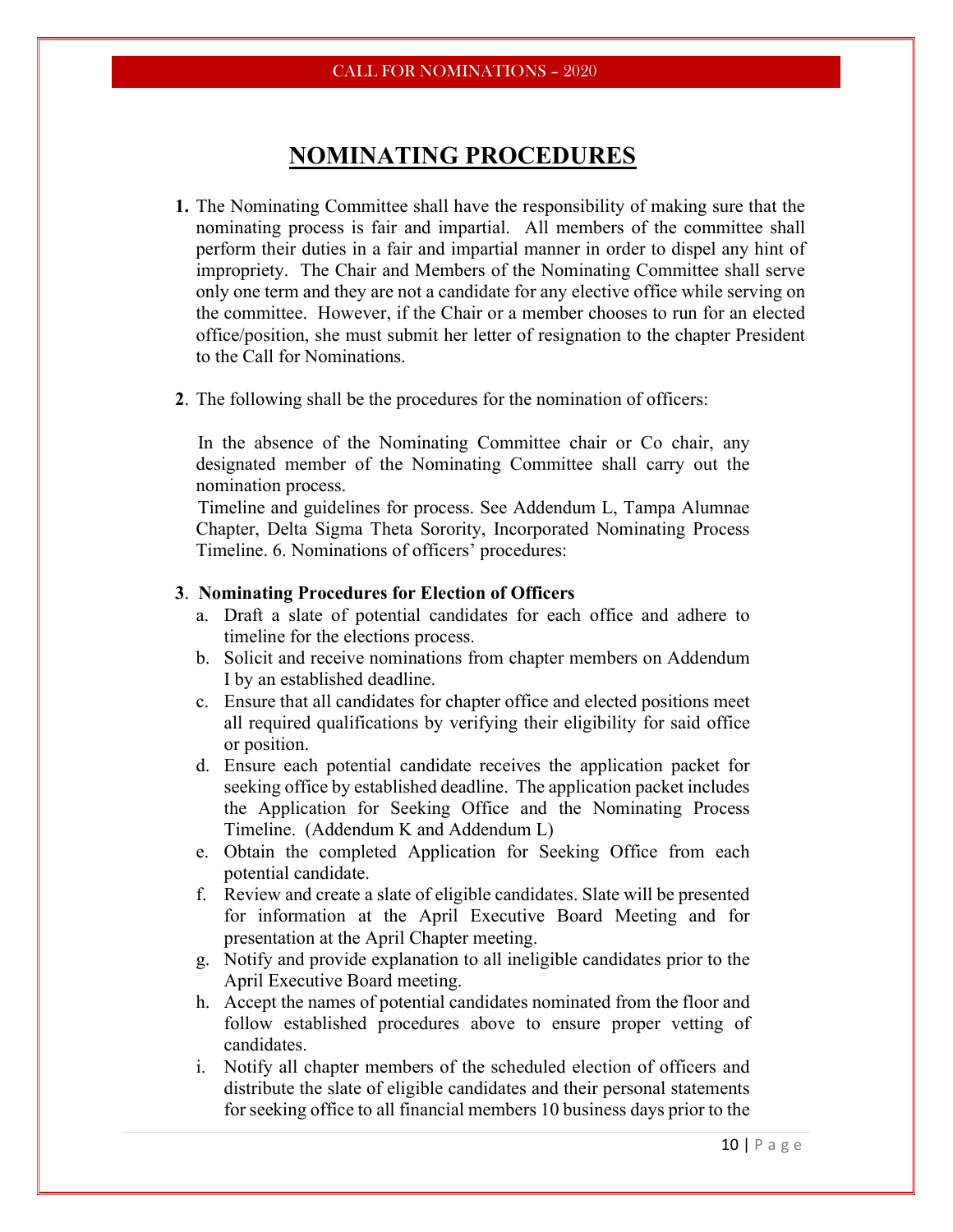May chapter meeting.

- j. Present the slate of officers to the chair of the Elections Committee within 10 business days following the April meeting.
- k. Organize, oversee, implement, monitor, provide guidance and ensure compliance with campaign procedures. (See Section VIII F.4)
- l. Facilitate the 2-minute presentation of slated candidates during the May chapter meeting prior to the start of the Election process.
- m. The Nominating Committee ceases to perform after it has facilitated the Candidate Presentations.

#### 4. Campaigning

- a. Campaign expenditures shall not exceed \$200. Applicants will provide itemized list of campaign expenses at the request of the Nominating Committee
- b. All applicants are strictly prohibited from engaging in any campaign activities (including but not limited to print or electronic solicitations and letters requesting support or a member's vote) prior to the close of the April meeting. Any campaign activities prior to the close of the April meeting will result in disqualification of the applicant.
- c. Websites used for campaigning purposes shall be approved by the Nominating Committee.
- d. Candidates for office shall not distribute or display any campaign material nor engage in any verbal campaigning within the voting area
- e. All campaigning shall end at the start of the election process

#### 5. Nominations from the Floor

- a. Upon presentation of the report of the Nominating Committee, the presiding officer will call for nominations from the floor.
- b. Any financial member may nominate a soror for office.
- c. Sorors nominated from the floor must be present at the time of nominations.
- d. A soror running from the floor must submit a completed Application for Seeking **Office**
- e. The Application for Seeking Office must be submitted to the Chair of the Nominating Committee before the end of the April Chapter Meeting.
- f. No applicant running from the floor will be permitted to conduct a campaign of any kind prior to her name being placed in nomination, her eligibility established, and all required paperwork submitted. Any such unauthorized campaign activities, including distributing literature, will result in immediate disqualification.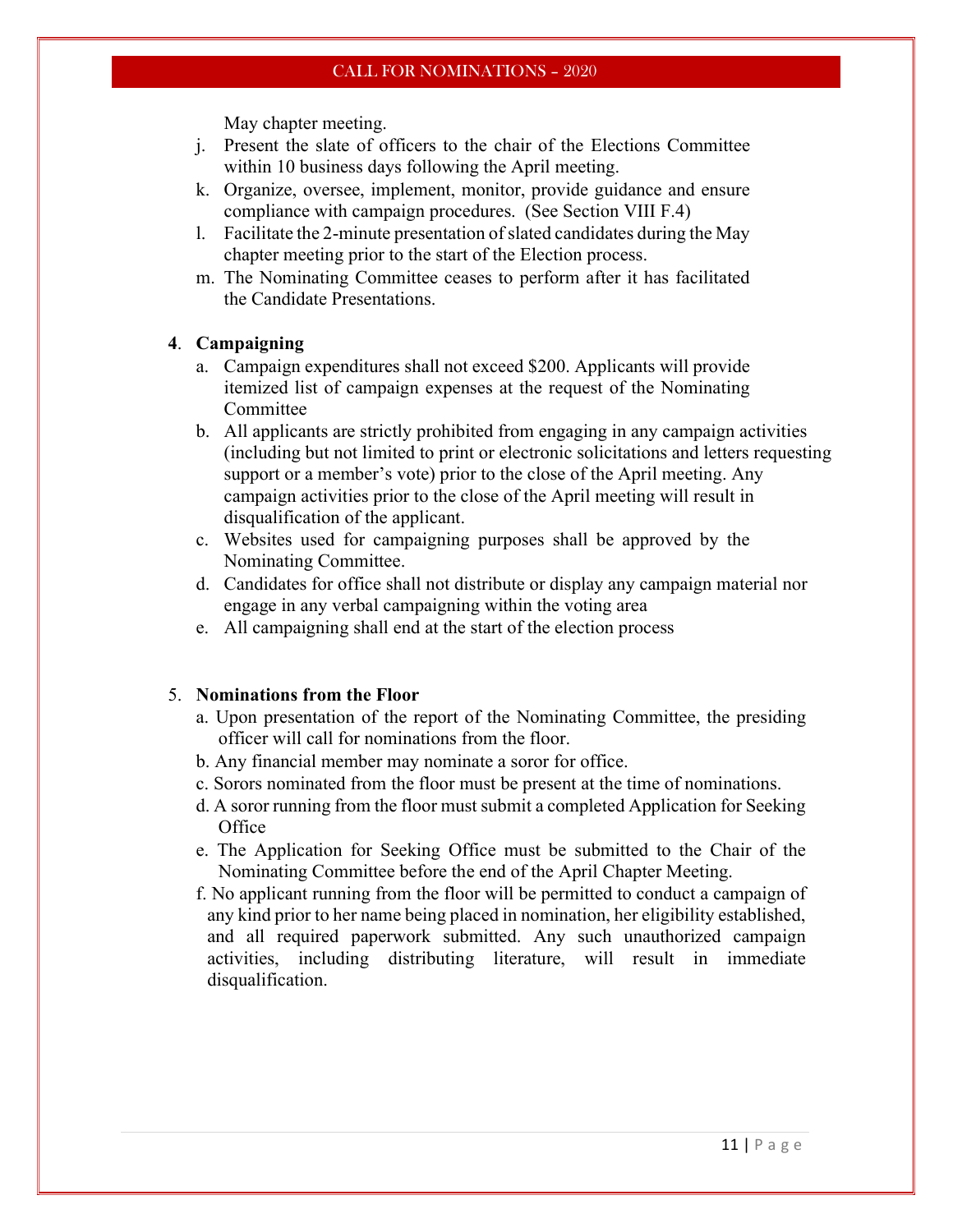## TAMPA ALUMNAE CHAPTER DELTA SIGMA THETA SORORITY, INC.

### NOMINATING PROCESS TIMELINE

| <b>DATES</b>                                      | <b>ACTIONS</b>                                |  |  |  |
|---------------------------------------------------|-----------------------------------------------|--|--|--|
| <b>January Chapter Meeting</b>                    | Nominating Chair will announce Call for       |  |  |  |
|                                                   | <b>Nominations</b>                            |  |  |  |
|                                                   | application<br>Post<br>and<br>eligibility     |  |  |  |
|                                                   | requirements on secure section of chapter     |  |  |  |
|                                                   | website following the January chapter         |  |  |  |
|                                                   | meeting.                                      |  |  |  |
| <b>March Chapter Meeting</b>                      | Deadline for submission of application        |  |  |  |
|                                                   | (specific date given by Nominating            |  |  |  |
|                                                   | Committee)                                    |  |  |  |
| <b>April Chapter Meeting</b>                      | Present slate of eligible candidates to       |  |  |  |
|                                                   | chapter                                       |  |  |  |
|                                                   | Accept nominations from floor                 |  |  |  |
|                                                   | Candidates nominated from the floor must      |  |  |  |
|                                                   | submit a completed application package at     |  |  |  |
|                                                   | time of the nomination.<br>The<br>the         |  |  |  |
|                                                   | nominating<br>committee<br>will<br>review     |  |  |  |
|                                                   | applications of nominees from floor           |  |  |  |
|                                                   | immediately following nominations.            |  |  |  |
|                                                   | Campaigning for all approved candidates       |  |  |  |
|                                                   | may begin at the adjournment of the April     |  |  |  |
|                                                   | chapter meeting.                              |  |  |  |
| April (10 business days prior to the              | Written notification<br>all<br>chapter<br>to  |  |  |  |
| <b>May Chapter Meeting)</b>                       | members regarding the scheduled election      |  |  |  |
|                                                   | of officers and distribute the slate of       |  |  |  |
|                                                   | eligible candidates and their personal        |  |  |  |
|                                                   | statements for seeking office.                |  |  |  |
| business<br><b>10</b><br>April<br>(within<br>days | Present the slate of officers to the Chair of |  |  |  |
| following the April Chapter                       | the Elections Committee                       |  |  |  |
| <b>Meeting</b> )                                  |                                               |  |  |  |
| <b>May Chapter Meeting</b>                        | Facilitate the 2-minute presentations by      |  |  |  |
|                                                   | slated candidates during the May chapter      |  |  |  |
|                                                   | meeting prior to the start of the Election    |  |  |  |
|                                                   | process.                                      |  |  |  |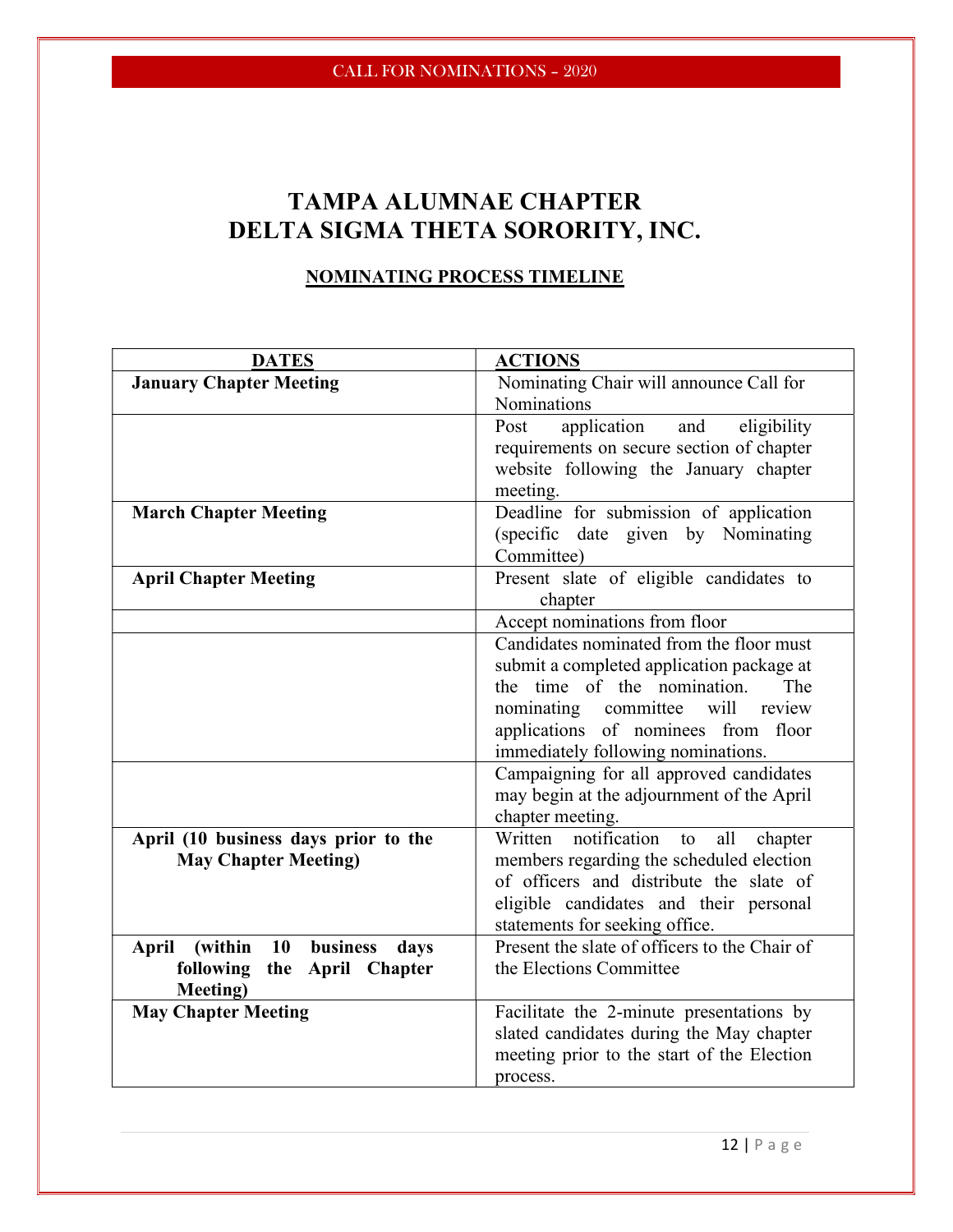| <b>CALL FOR NOMINATIONS - 2020</b>                           |      |                         |                           |  |          |                |  |               |
|--------------------------------------------------------------|------|-------------------------|---------------------------|--|----------|----------------|--|---------------|
|                                                              |      |                         |                           |  |          |                |  |               |
|                                                              |      |                         | PART I                    |  |          |                |  |               |
|                                                              |      | PERSONAL INFORMATION    |                           |  |          |                |  |               |
| Name                                                         |      |                         |                           |  |          |                |  |               |
|                                                              |      |                         |                           |  |          |                |  |               |
|                                                              | Last |                         | First                     |  |          |                |  | Maiden/Middle |
| A. Home Address                                              |      |                         |                           |  |          |                |  |               |
| B. City/State                                                |      |                         |                           |  | Zip Code |                |  |               |
| C. Home Telephone                                            |      |                         |                           |  |          | Work Telephone |  |               |
| D. Profession/Occupation/Title                               |      |                         |                           |  |          |                |  |               |
| E. Primary Email Address                                     |      |                         |                           |  |          |                |  |               |
| F. Have you ever been convicted of a felony? If yes, explain |      |                         |                           |  |          | N <sub>o</sub> |  | Yes           |
| circumstances.                                               |      |                         |                           |  |          |                |  |               |
|                                                              |      |                         |                           |  |          |                |  |               |
|                                                              |      | EDUCATIONAL INFORMATION | PART II                   |  |          |                |  |               |
| Degree                                                       |      |                         |                           |  | Field of |                |  |               |
|                                                              |      |                         |                           |  |          | Concentration  |  |               |
| Degree                                                       |      |                         |                           |  | Field of |                |  |               |
| Degree                                                       |      |                         | Concentration<br>Field of |  |          |                |  |               |
|                                                              |      |                         | Concentration             |  |          |                |  |               |
|                                                              |      |                         |                           |  |          |                |  |               |
|                                                              |      |                         |                           |  |          |                |  |               |
|                                                              |      |                         |                           |  |          |                |  |               |
|                                                              |      |                         |                           |  |          |                |  |               |
| PART III<br>DELTA INFORMATION                                |      |                         |                           |  |          |                |  |               |
| A. STATUS                                                    |      | Alumnae                 |                           |  |          |                |  |               |
|                                                              |      |                         |                           |  |          |                |  |               |
| <b>B.</b> Financial                                          |      | <b>YES</b>              |                           |  |          | NO             |  |               |
| C. Date of Initiation                                        |      |                         | Region of Initiation      |  |          |                |  |               |
|                                                              |      |                         |                           |  |          |                |  |               |
| D. Chapter of Initiation                                     |      |                         | Location                  |  |          |                |  |               |
|                                                              |      |                         |                           |  |          |                |  |               |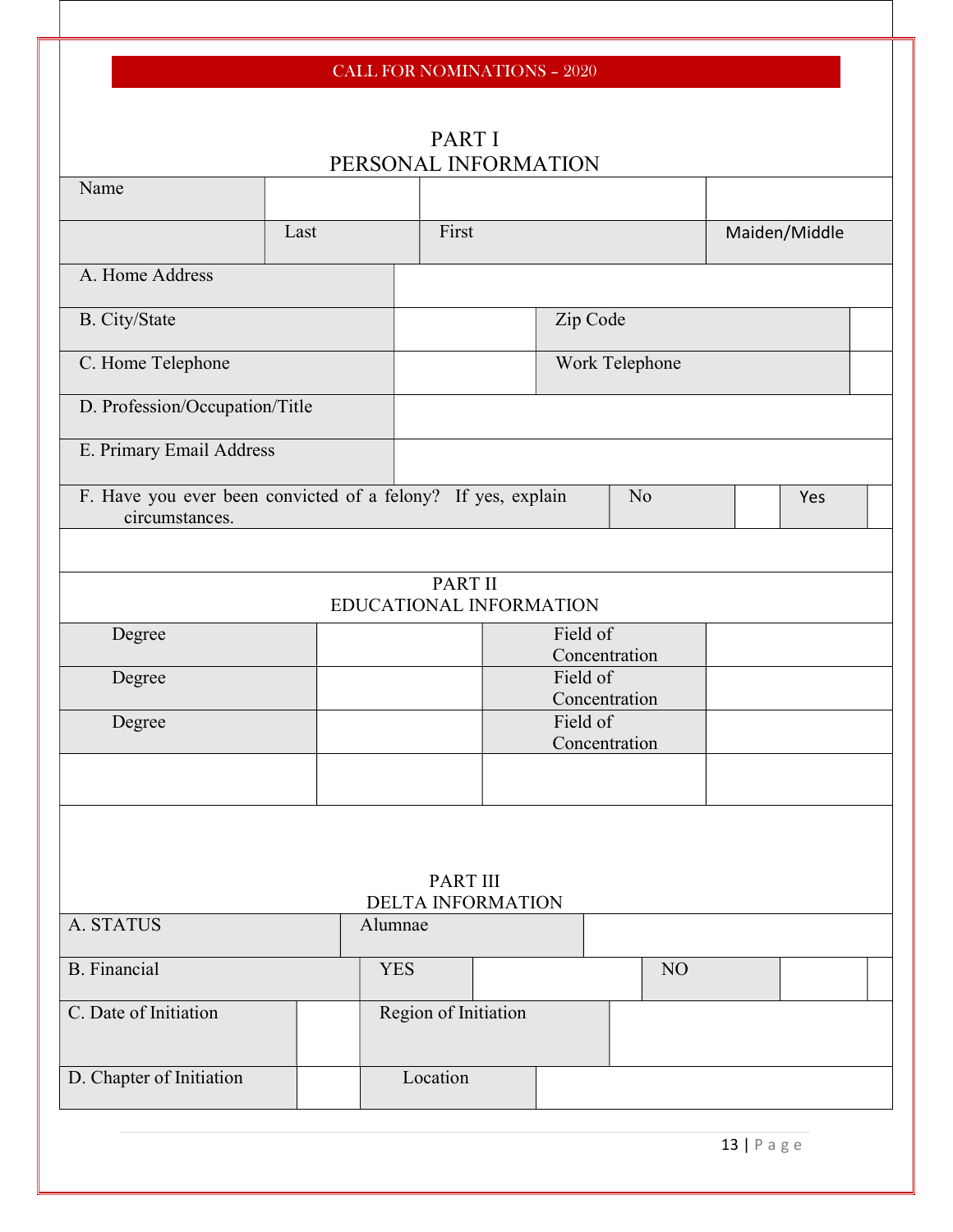| E. Name at Time of Initiation                                                                                                                        |                                                                                                                                                    |
|------------------------------------------------------------------------------------------------------------------------------------------------------|----------------------------------------------------------------------------------------------------------------------------------------------------|
| F. List Present Delta Activities:                                                                                                                    |                                                                                                                                                    |
|                                                                                                                                                      |                                                                                                                                                    |
| you have belonged.)                                                                                                                                  | G. Local Chapter Experiences (List your local chapter experiences-current chapter or chapters to which                                             |
| H. State, Regional and National Experiences (List experiences-current and past.)                                                                     |                                                                                                                                                    |
|                                                                                                                                                      |                                                                                                                                                    |
| National Conventions attended (Years)<br>I.                                                                                                          |                                                                                                                                                    |
|                                                                                                                                                      |                                                                                                                                                    |
| Regional Conferences attended (Years)<br>J.                                                                                                          |                                                                                                                                                    |
| K. State Clusters/Meetings attended (Years)                                                                                                          |                                                                                                                                                    |
|                                                                                                                                                      |                                                                                                                                                    |
| L. Have you ever been suspended and/or placed on<br>probation? If yes, please list violation date (s) of<br>suspension or probation and fine levied. | Yes<br>N <sub>o</sub>                                                                                                                              |
|                                                                                                                                                      |                                                                                                                                                    |
| <b>PART IV</b><br><b>CURRENT COMMUNITY INVOLVEMENT &amp; ORGANIZATION AFFILIATION</b>                                                                |                                                                                                                                                    |
| Organization (from _______ to ______)                                                                                                                | Position and Responsibility                                                                                                                        |
|                                                                                                                                                      |                                                                                                                                                    |
|                                                                                                                                                      |                                                                                                                                                    |
|                                                                                                                                                      | <b>PART VI</b>                                                                                                                                     |
|                                                                                                                                                      |                                                                                                                                                    |
| chapter policy and procedures) 150 words or less                                                                                                     | STATE YOUR REASON FOR SEEKING THIS OFFICE<br>(Include your plan/vision for Tampa Alumnae as it pertains to the duties of the office as outlined in |
|                                                                                                                                                      |                                                                                                                                                    |
|                                                                                                                                                      |                                                                                                                                                    |
|                                                                                                                                                      |                                                                                                                                                    |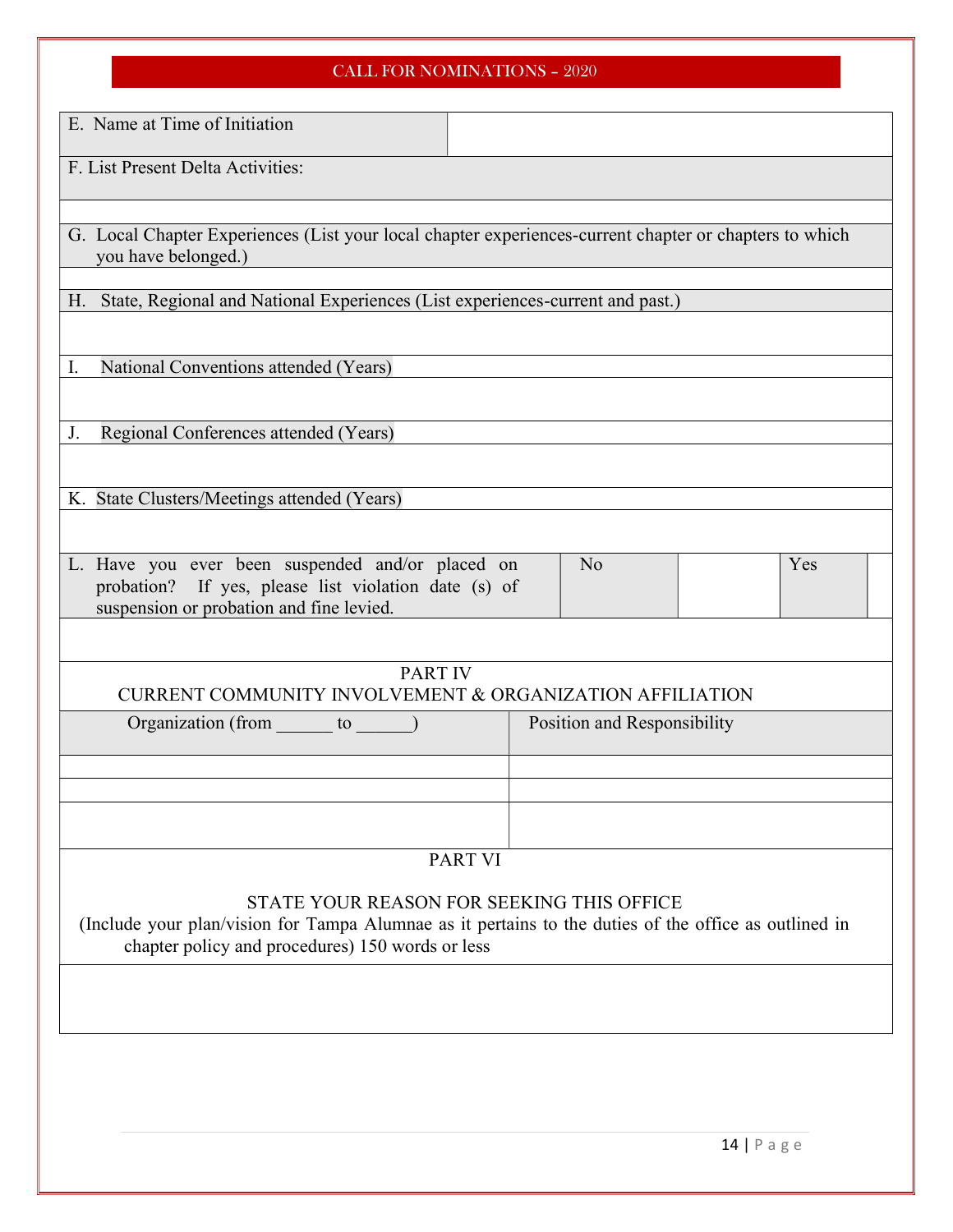## APPLICATION FOR SEEKING OFFICE

IN

TAMPA ALUMNAE CHAPTER

DELTA SIGMA THETA SORORITY, INC.

### OFFICIAL APPLICANT PROFILE FORM

APPLICANT FOR THE OFFICE OF: \_\_\_\_\_\_\_\_\_\_\_\_\_\_\_\_\_\_\_\_\_\_\_\_\_\_\_\_\_\_\_\_\_\_\_\_\_\_

### STATEMENT OF ASSURANCE

Note: The APPLICANT PROFILE SHEET is considered incomplete if not signed

I have read, understand, and will abide by the guidelines for seeking office in Tampa Alumnae Chapter of Delta Sigma Theta Sorority, Inc.

| Signature of Applicant | Member Number | Jate |
|------------------------|---------------|------|
|------------------------|---------------|------|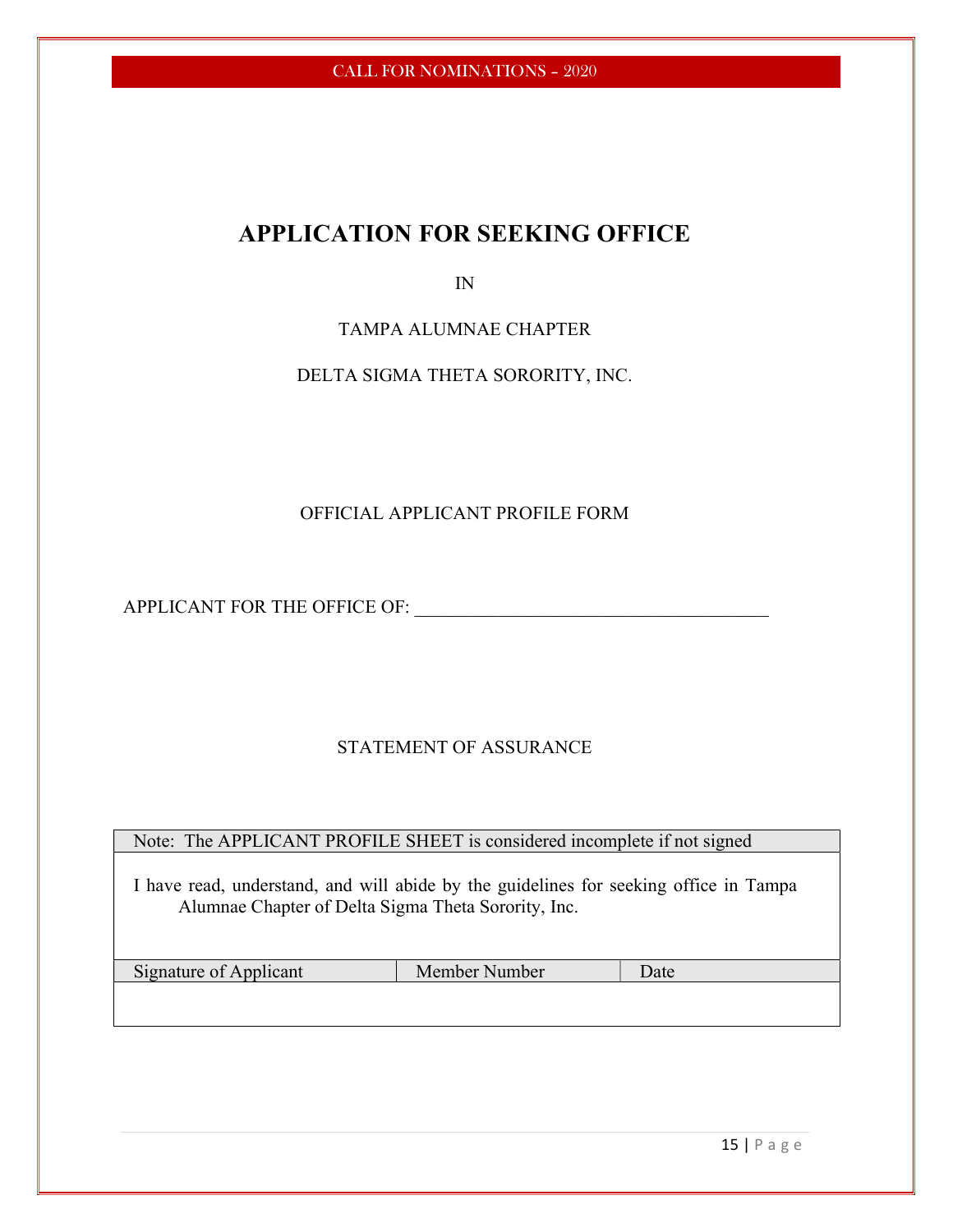## ELECTRONIC APPLICATION INFORMATION AND INSTRUCTIONS

The Nominating Committee is pleased to present the web-based application. The link to access the electronic application is listed below:

#### [Official Applicant Profile Form](https://forms.gle/JvuBJ2kfECSoj8peA)

Applicants who are interested in running for an office must complete the web-based application. Extenuating circumstances that prevent an applicant from adhering to this requirement must be submitted in writing  $(d$ sttanc $(a)$ gmail.com). Written requests will be considered by the Nominating Committee and approval or denial will be sent to the prospective applicant by the chair.

#### TECHNICAL REQUIREMENTS

To ensure optimal results for completing the web-based application, please use the most current version of Google Chrome, Mozilla Firefox, Microsoft Internet Explorer, or Apple Safari. It is recommended that you utilize a desktop, laptop, or tablet to complete this webbased application. Even though the electronic application can be accessed and completed using a smartphone, it is not recommended.

The web-based application does NOT allow you to preview your work prior to submission. Also, personal information will NOT be stored in the application software.

Again, you CANNOT save your application during any step of the online submission process. You should be prepared to complete the entire application during a session. Once the application process commences it must be completed. Applicants will receive a copy of their responses to the email provided on the application.

If you experience any technical difficulties during completion and/or submission of the webbased application, please contact:

DeVonne McKeever-Daniels, Chair of the Nominating Committee

(Email: dsttanc@gmail.com) Cell: 813-892-9130).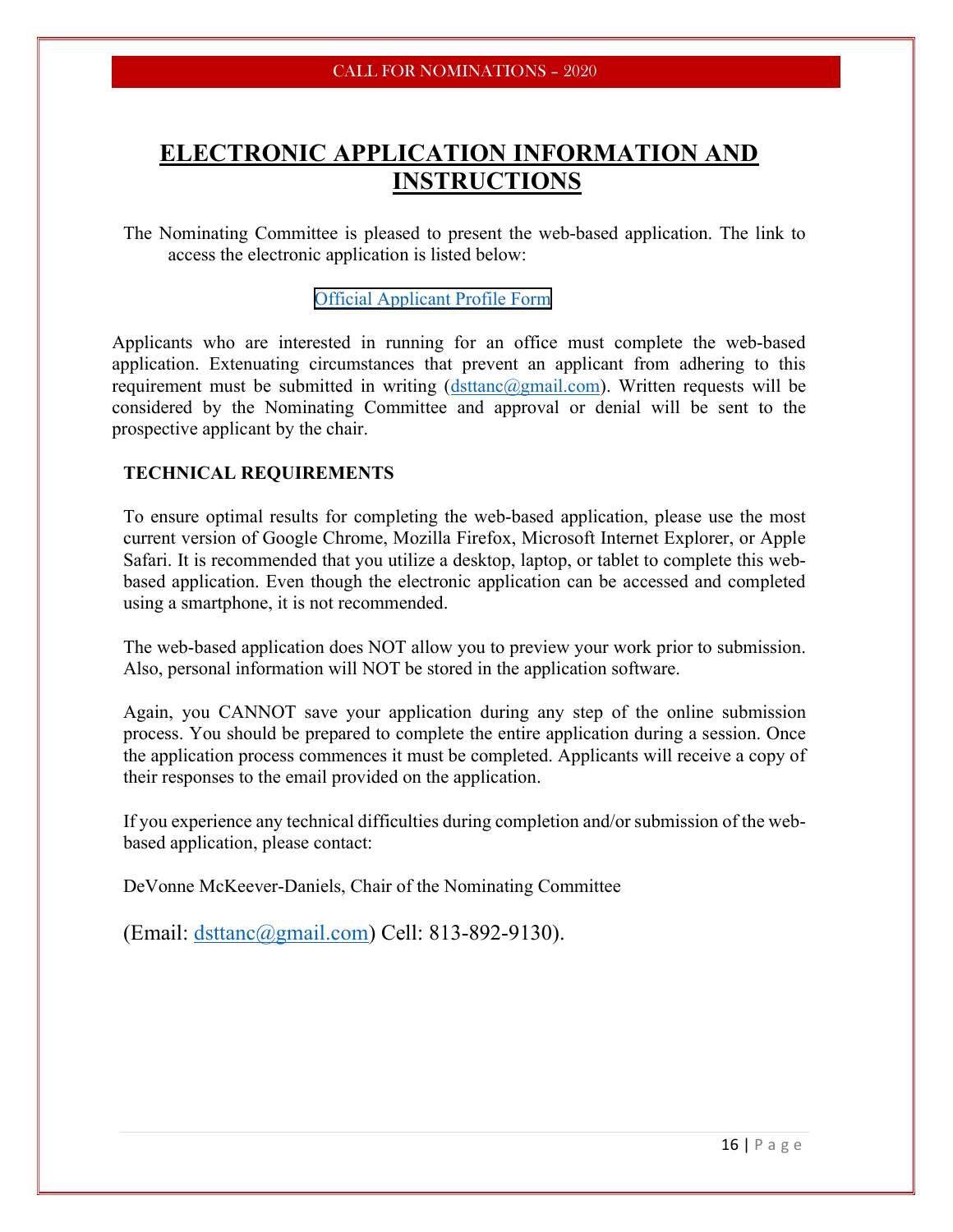### APPLICANT RESPONSIBILITY

- $\checkmark$  Read and follow all the "Guidelines and Instructions for Seeking Office"
- $\checkmark$  Review application for accuracy, spelling, and grammar before submission. Once the application is submitted, it cannot be edited.
- $\checkmark$  Submit application by deadline: March 21, 2020 11:59 p.m. Applications received after this date and time will not be considered for slating. It is recommended to submit your application at least 48 hours in advance of the deadline.
- $\checkmark$  Submit a color head shot photo. This photo will be used in the candidate profile that will be distributed to the chapter. Acceptable formats should be .jpg or .png. Email photo immediately after submitting your application to:  $\text{distance}(\widehat{a}|\text{gmail.com. Place})$ "Photo for Applicant-Your Name" in the subject line.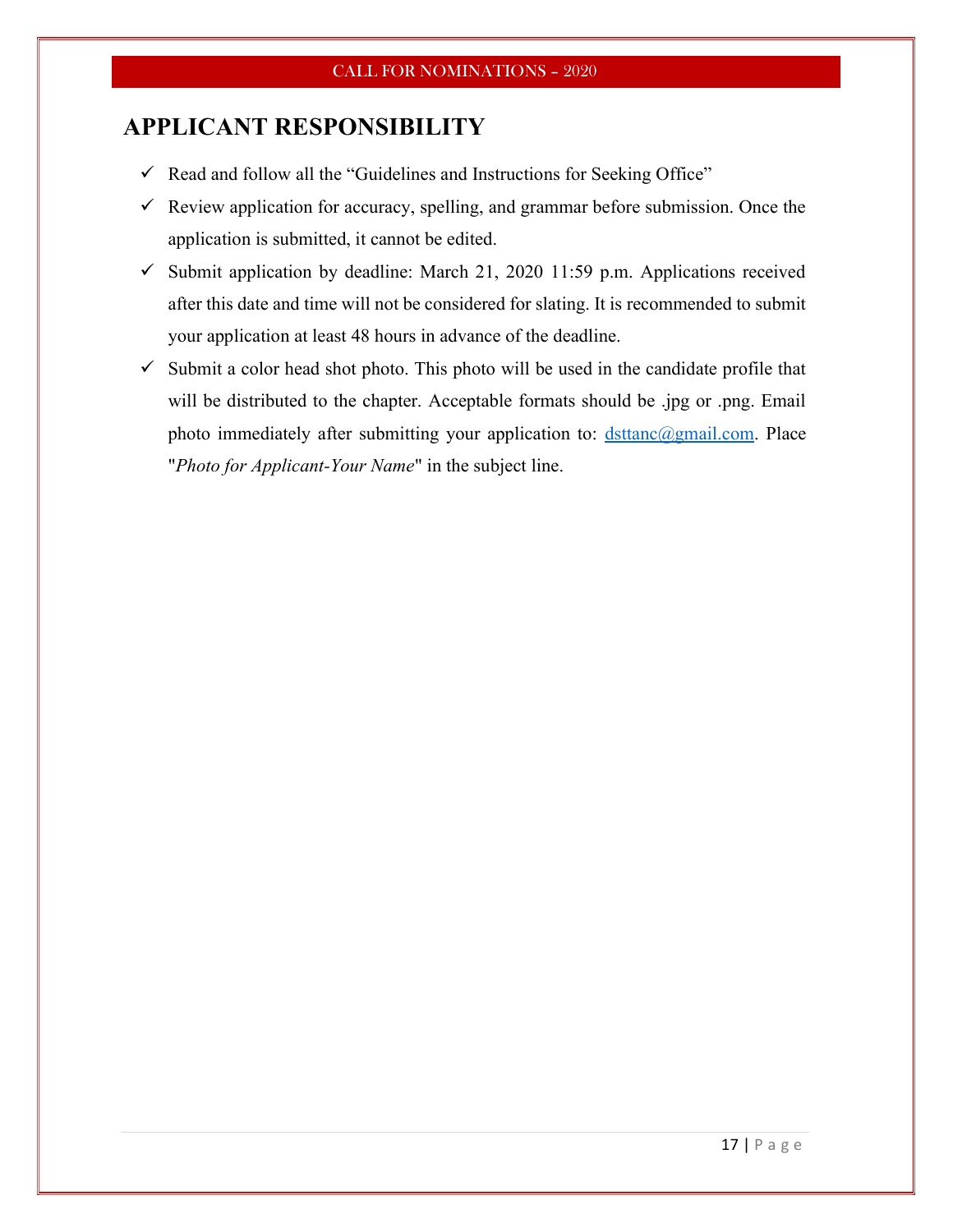## CAMPAIGN PROCESS

- Any campaign activities prior to April 18, 2020, will result in the immediate disqualification of the applicant.
- Campaign website MUST conform to the Delta Internet Guidelines. Refer to the complete guidelines on the Corporate website, which is available at the following URL:

http://www.deltasigmatheta.org/website-guidelines.html

- Slated candidates must have written permission of all sorors whose photos are used in her campaign, either in print or electronic form (e.g. email). Documentation must be sent to the Nominating Committee (Email:  $\frac{d}{dx}$  dstranc $\left(\frac{\partial g}{\partial m}\right)$  prior to use of images.
- Professional and/or personal websites (including Facebook pages) shall not contain campaign related information.
- Campaigning on the Internet is allowed via websites, personal emails, e-blasts and video marketing tools. However, social network sites or social online communities that allow individuals to interact with each other, such as Facebook, LinkedIn, Twitter, YouTube, Vimeo, Periscope, Snapchat and Instagram are NOT allowed. Campaigning is restricted within the chapter.
	- Due to the continuous emergence of new Internet tools, candidates must receive permission of any Internet tool not listed above with the Chair of the Nominating Committee.
	- Acceptable video marketing tools should have:
		- o Privacy settings that allow the user to not show the video on the public company website.
		- o Settings that disallow embedding of the video on social network sites
		- o Settings that disallow public posting of comments and feedback

All websites must be APPROVED prior to launching.

 Slated candidates must send the website link and copies of all photo permissions to the Chair, Nominating Committee (Email: dsttanc@gmail.com) between April 18, 2020 – April 30, 2020. Allow 48 hours for response and feedback.

Candidates are responsible for complying with guidelines and monitoring all Internet information related to their campaign.